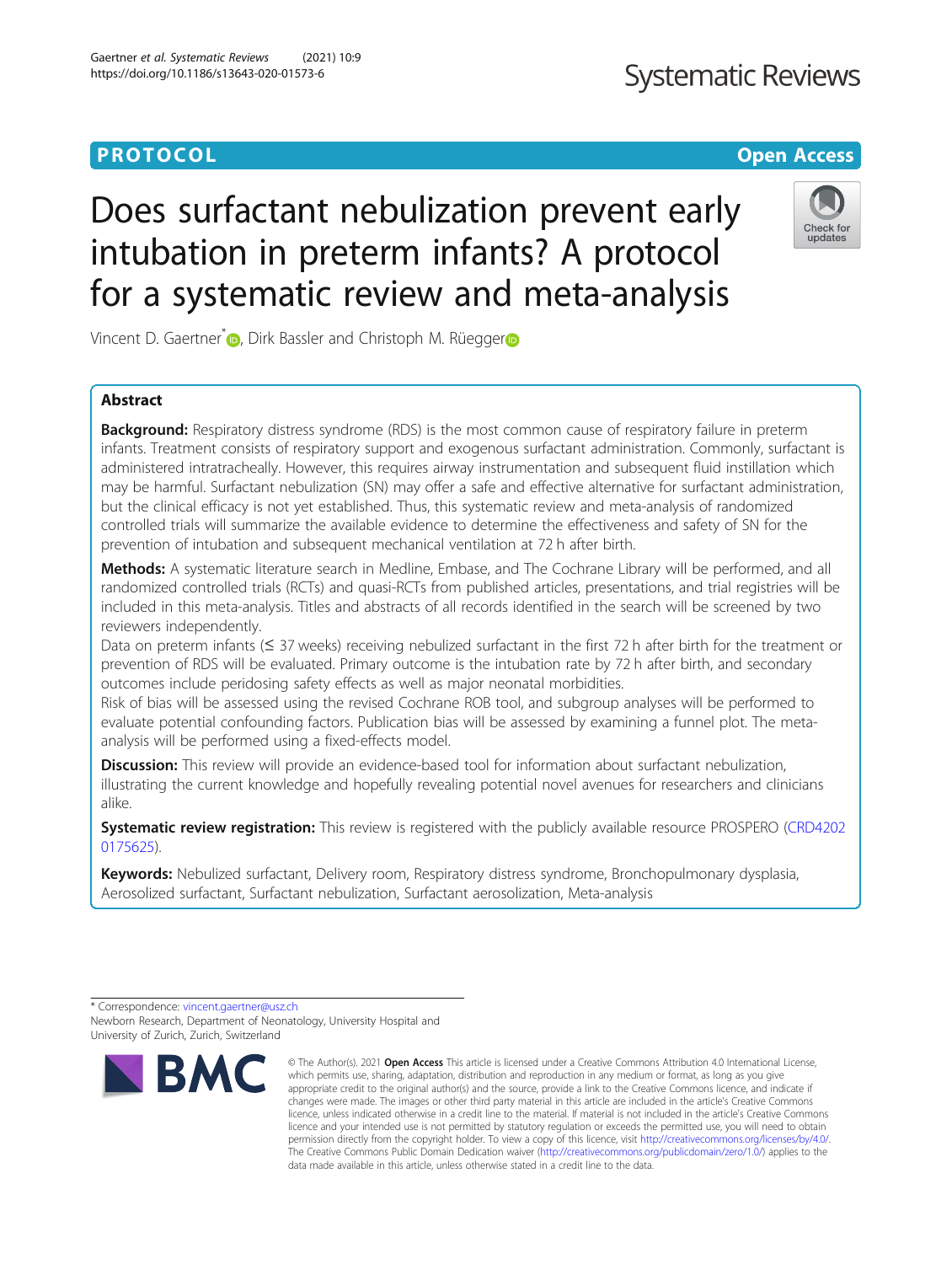#### Background

#### Clinical background

Depending on the level of prematurity, approximately 50–90% of very preterm infants with a gestational age below 32 weeks at birth suffer from respiratory distress syndrome (RDS) [[1,](#page-4-0) [2](#page-4-0)]. Respiratory distress syndrome is the most common cause of respiratory failure in preterm infants. It is related to a primary surfactant deficiency leading to an unphysiologically high pulmonary resistance, increased work of breathing, and ultimately, higher pressures needed for mechanical ventilation [[1\]](#page-4-0). This in turn can lead to epithelial lesions, the formation of hyaline membranes, increased inflammation and ultimately to the development of bronchopulmonary dysplasia (BPD) [[3,](#page-4-0) [4\]](#page-4-0).

Treatment consists of respiratory support and exogenous surfactant administration. Current neonatal resuscitation guidelines advise to stabilize preterm infants on continuous positive airway pressure (CPAP) initially and administer surfactant as early rescue therapy < 2 h after birth, but only if respiratory compromise is suspected [\[5](#page-4-0), [6\]](#page-4-0). While the benefit of surfactant has been widely investigated, the best route of surfactant application is not yet determined [[7](#page-4-0)–[11](#page-4-0)]. Surfactant is commonly instilled into the trachea, either by endotracheal intubation and subsequent mechanical ventilation or by inserting a nasogastric tube into the trachea and removing it immediately after instillation (MIST, minimally invasive surfactant therapy). MIST may reduce volutrauma and airway inflammation  $[12-14]$  $[12-14]$  $[12-14]$ . However, there is still the need for instrumentation of the airway and fluid instillation into the trachea. Instrumentation of the airway is uncomfortable and painful for the preterm infant and may carry the risk of concomitant vasovagal reactions and pharyngeal/laryngeal injury. Furthermore, surfactant instillation into the trachea leads to disruption of the cerebral blood flow and mean arterial blood pressure [\[15](#page-4-0)]. Additionally, intratracheal surfactant administration and mechanical ventilation are associated with the develop-ment of intraventricular hemorrhage [\[16](#page-4-0)–[18\]](#page-4-0).

In recent years, there has been an increasing shift towards less invasive treatment options for RDS in preterm infants. Thus, a truly noninvasive approach for surfactant administration which avoids clinical instability and allows for repeated surfactant applications is still needed. Surfactant nebulization (SN) may offer such an alternative as it may be helpful in avoiding the need for mechanical ventilation or instrumentation of the upper airways [[19\]](#page-4-0).

#### Animal data

There is various animal data supporting the application of SN: Nebulized surfactant improved lung compliance and oxygenation in preterm lambs when compared to saline nebulization [[20\]](#page-5-0). In rabbits, surfactant nebulization led to a more homogeneous surfactant distribution when compared to instillation  $[21]$  $[21]$ . Further studies showed reduced inflammatory markers when comparing SN + CPAP to CPAP alone and demonstrated reduced adverse hemodynamic effects of SN compared with intratracheal surfactant instillation [\[15](#page-4-0), [22](#page-5-0)–[27](#page-5-0)]. Furthermore, SN has been shown to improve cerebral oxygen metabolism when compared with intratracheal surfactant bolus administration [\[27](#page-5-0)]. The clinical efficacy of SN in animal studies was similar to intratracheal surfactant application in improving the oxygenation index, the arterial oxygen and carbon dioxide partial pressure as well as the ventilation efficacy index [[28\]](#page-5-0).

#### Clinical data

While animal data show promising effects of SN, clinical results to date are ambiguous and scarce [[19\]](#page-4-0). There is no single large trial evaluating the efficacy of surfactant nebulization but various smaller studies with varying results [\[29](#page-5-0)–[33\]](#page-5-0). Surfactant nebulization was associated with a drop in partial carbon dioxide pressure [[29](#page-5-0)] and with a decreased required inspiratory fraction of oxygen [[32\]](#page-5-0). In other studies, there was no clinical benefit for infants receiving SN [\[30](#page-5-0), [31\]](#page-5-0). Therefore, this systematic review and meta-analysis will assess the efficacy of SN by combining studies of high methodological rigor and will potentially reveal relevant factors associated with a higher or lower efficacy.

#### Research question

This systematic review and meta-analysis of randomized controlled trials will aim to evaluate the effectiveness of SN in preterm infants with RDS. More specifically, this review tries to answer the question whether surfactant nebulization is effective in decreasing intubation rate by 72 h after birth in preterm infants with RDS ( $\leq$  37 weeks gestational age), when compared with standard care or other forms of surfactant application.

#### **Methods**

The present protocol has been registered in the PROS-PERO database (registration number (CRD42020175625) and is being reported in accordance with the reporting guidance provided in the Preferred Reporting Items for Systematic Reviews and Meta-Analyses Protocols (PRIS MA-P) statement [\[34\]](#page-5-0) (see checklist in Additional file [1](#page-4-0)).

#### Searches

A systematic literature search will be conducted on the following electronic databases: Medline, Embase, and The Cochrane Library [Cochrane Database of Systematic Reviews, Cochrane Central Register of Controlled Trials (CENTRAL)]. In addition, we will seek registered details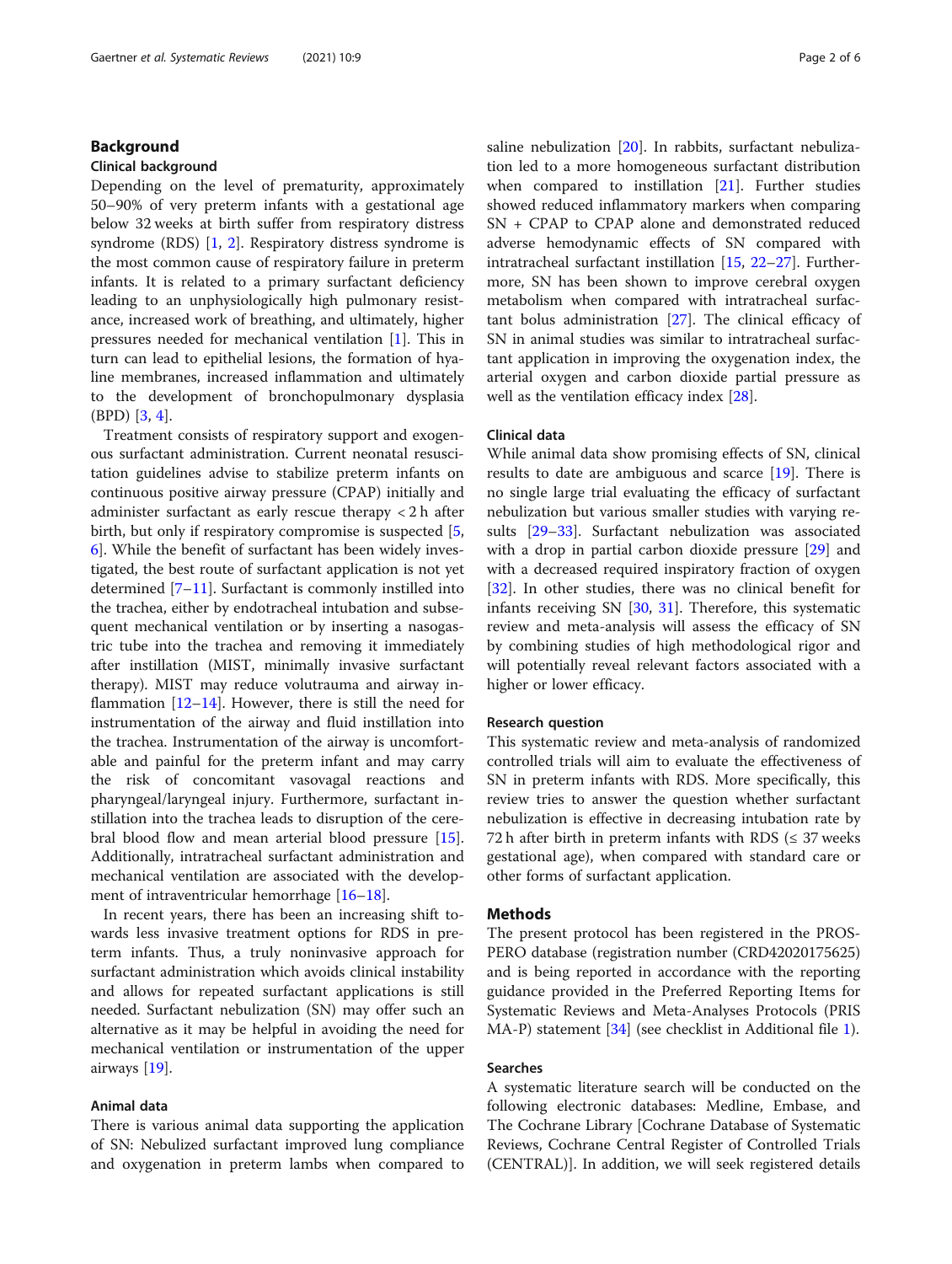of selected trials in the US National Institutes of Health resource ClinicalTrials.gov. We will obtain information by personal communication with the corresponding authors and will review the reference lists of relevant articles, abstracts, and conference proceedings (Pediatric Academic Societies, Society for Pediatric Research, European Society for Pediatric Research 1990–2019). There will be no language restrictions. The searches will be rerun just before the final analyses and further studies retrieved for inclusion.

We will search the electronic databases mentioned above using stringent search terms, e.g., the following for EMBASE:

(('prematurity'/exp OR 'infant'/exp OR prematur\*:ti,ab OR preterm\*:ti,ab OR newborn\*:ti,ab ORinfant\*:ti,ab OR neonat\*:ti,ab) AND ('lung surfactant'/exp OR ((surfactant NEAR/5 (nebuli\* ORaerosoli\* OR administ\*)):ti,ab)) NOT ([animals]/lim NOT [humans]/lim)) AND ('crossover procedure':de OR 'double-blind procedure':de OR 'randomized controlled trial':de OR'single-blind procedure':de OR random\*:de,ab,ti OR factorial\*:de,ab,ti OR crossover\*:de,ab,ti OR((cross NEXT/1 over\*):de,ab,ti) OR placebo\*:de,ab,ti OR ((doubl\* NEAR/1 blind\*):de,ab,ti) OR((singl\* NEAR/1 blind\*):de,ab,ti) OR assign\*:de,ab,ti OR allocat\*:de,ab,ti OR volunteer\*:de,ab,ti)

#### Types of study to be included

We will include all randomized controlled trials (RCTs) and quasi-RCTs. We will take into account the level at which randomization occurred, including cross-over trials, clusterrandomized trials, and multiple observations for the same outcome. All animal studies will be excluded from analysis. We will extract relevant data published in journals as well as data only available in online clinical trial registries to perform a meta-analysis and evaluate whether there is a significant benefit of nebulized surfactant in preventing intubation and subsequent mechanical ventilation at 72 h after birth.

#### Condition or domain being studied

This systematic review will summarize the available evidence from randomized controlled trials to determine the effectiveness and safety of SN for the prevention of intubation and subsequent mechanical ventilation at 72 h after birth.

#### PICO: participants–intervention–comparator–outcome

Participants: Preterm infants ( $\leq$  37 weeks) with RDS in the first 72 h after birth

Intervention: Nebulized surfactant administration for the prevention or treatment of RDS during the first 72 h after birth

Comparator/control: Any control group will be included. Thus, surfactant nebulization could be compared to no treatment, to CPAP alone, or to a more invasive surfactant administration method.

### Outcomes:

- Primary outcome: intubation rate by 72 h after birth
	- Secondary outcomes by timepoint:
	- Peridosing events:
		- Number of bradycardias  $\leq 80$  bpm during nebulization measured by electrocardiography or pulse oximetry
		- Number of desaturations  $\leq 80\%$  FiO<sub>2</sub> during nebulization measured by pulse oximetry
		- Vomiting during nebulization
	- During or within the first 72 h after SN:
		- Oxygen saturation and arterial carbon dioxide levels at 1, 2, and 3 h after SN when compared with baseline at the beginning of SN
		- SpO<sub>2</sub>/FiO<sub>2</sub> ratio at 1 h, as well as at 24, 48, and 72 h after SN when compared with baseline at the beginning of SN
		- Mean airway pressure level at 1 h, as well as at 24, 48, and 72 h after SN when compared with baseline at the beginning of SN
		- Electrolyte imbalances (e.g., increase/decrease in sodium, potassium, calcium, or chloride levels 24 h after SN when compared with baseline at the beginning of SN)
	- Until 36 weeks postmenstrual age
		- Blood-culture positive neonatal sepsis before 36 weeks postmenstrual age
		- Pneumothorax or pulmonary interstitial emphysema
		- Severe intraventricular hemorrhage (grade 3 or 4 based on the Papile criteria [[35](#page-5-0)])
		- Any stage retinopathy of prematurity based on the International Classification of Retinopathy of Prematurity (2005) [[36](#page-5-0)]
		- Necrotizing enterocolitis (stage 2 or higher according to the Bell classification) [[37](#page-5-0)]
		- Pulmonary hemorrhage
	- At 36 weeks postmenstrual age:
		- Number of days on mechanical ventilation during hospitalization
		- Intubation rate during hospitalization (i.e. number of infants who were intubated at any time during hospitalization)
		- Death
		- Moderate to severe BPD (defined as oxygen requirement at 36 weeks postmenstrual age)
	- At 18–24 months corrected age:
		- Neurodevelopment, i.e., number of infants with a Bayley-III composite motor or cognitive score of more than two SD below the mean (Bayley Scales of Infant and Toddler Development, third edition [[38\]](#page-5-0))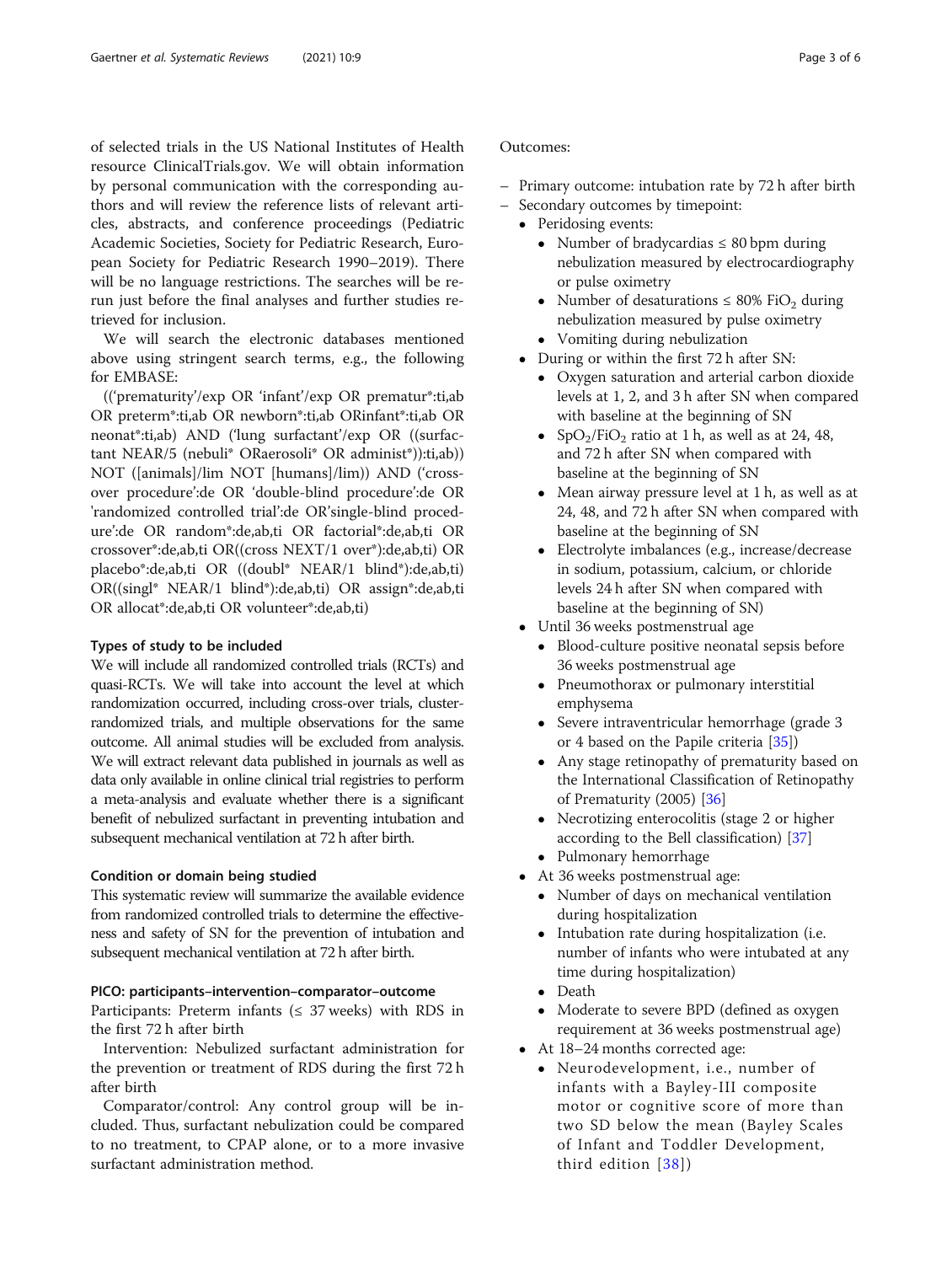#### Study selection and data extraction

Two reviewers will independently screen the titles and abstracts of all records identified in the search and obtain full texts of the relevant trials. The full texts will be assessed, and those studies that do not meet all of the inclusion criteria will be excluded. Any disagreements will be discussed until consensus is achieved, if necessary through referral to a third reviewer. Records of ineligible full-text articles along with the reason for ineligibility will be saved for future reference. We will contact authors of primary studies to provide any missing information every month for three consecutive months.

#### Risk of bias (quality) assessment

The risk of bias (ROB) of eligible studies will be assessed according to the Revised Cochrane risk-of-bias tool for randomized trials (RoB 2) [[39](#page-5-0)]. The six criteria to be assessed are sequence generation, allocation concealment, blinding of participants, personnel and outcome assessors, completeness of follow-up, selective outcome reporting, and presence of other biases. Each domain will be assigned a score "definitely low risk" or "definitely high risk" or "unclear risk". We will further categorize the "unclear risk" into "probably low risk" or "probably high risk". The confidence in the estimates for each outcome will be assessed using the GRADE (Grading of Recommendations Assessment, Development and Evaluation) approach. We will assess reporting and publication bias by examining the degree of asymmetry of a funnel plot.

#### Heterogeneity and subgroup analysis

We propose the following potential sources of clinical heterogeneity, which could be possible effect modifiers: gestational age, birth weight, surfactant dose, timing of surfactant, type of nebulizer, type of surfactant, and frequency of nebulization. We hypothesize that a lower gestational age and a lower birth weight will be related to a better effectiveness of SN. Furthermore, we speculate that a higher surfactant dose and more frequent applications lead to a better outcome and that different types of nebulizer show different effectiveness. Additionally, there are potential methodological sources of heterogeneity such as risk of bias, study design, publication bias, or type of randomization. Sensitivity analysis will be conducted including only the high-quality studies (with "low" or "probably low" risk of bias) if possible.

Meta-regression models will assume a single shared coefficient for all non-baseline treatments [\[40](#page-5-0)]. Interpretation of meta-regression models will be in keeping with recent suggestions, namely, inclusion of the coefficient leads to a decrease in the estimate of betweenstudy variance [\[40](#page-5-0)]. A meta-regression will be conducted exploring the effect of the proposed sources of heterogeneity on the effectiveness of SN depending on availability of data.

#### Strategy for data synthesis and measures of treatment effect

Data will be analyzed as aggregate. Effect estimates along with 95% compatibility intervals (CIs) will be primarily presented using risk ratios (RRs). Odds ratios (ORs) will be reported as a supplementary analysis to account for potential distortion of the RRs. The meta-analysis will be performed using a fixed-effects model.

#### **Discussion**

This systematic review and meta-analysis will summarize the available evidence from randomized controlled trials to determine the safety and effectiveness of SN for the prevention of intubation and subsequent mechanical ventilation at 72 h after birth.

The last Cochrane review on the effectiveness of SN was performed in 2012 and included a single randomized controlled trial [[41\]](#page-5-0). There have been further reviews of clinical data over the past years [[19,](#page-4-0) [23,](#page-5-0) [42](#page-5-0)]. However, a recent randomized controlled trial examining the effectiveness of SN was not included so far [\[33](#page-5-0)], and several more studies with a higher sample size are about to be published (e.g., NCT03058666, NCT03235986). Also, all the aforementioned reviews included only studies published in journals while disregarding studies where results are only available in online trial registries. The results of this systematic review and meta-analysis will be of interest to a broad range of neonatologists, pediatricians, and researchers. Most importantly, it will show avenues of further research and possible clinical applications to further improve noninvasive RDS therapy in preterm infants which is of utmost importance in preventing associated long-term impairments.

Our review will have several strengths. First, we will implement a wide comprehensive search to include published as well as thus far unpublished clinical trials. Second, we will provide all-encompassing information on all studies currently available and thus increase the informative value of this review for clinicians and researchers. Third, we will primarily focus on clinically relevant outcomes such as intubation and mechanical ventilation which are among the major risk factors associated with the development of BPD. On the other hand, the chosen primary outcome is a short-term clinical outcome while long-term neurodevelopmental outcomes may be more important to patients, parents, and caregivers. However, we are not aware of any trial assessing the efficacy of SN in reducing death and/or major neurodevelopmental impairment. Also, it is known that intubation in general as well as the duration of mechanical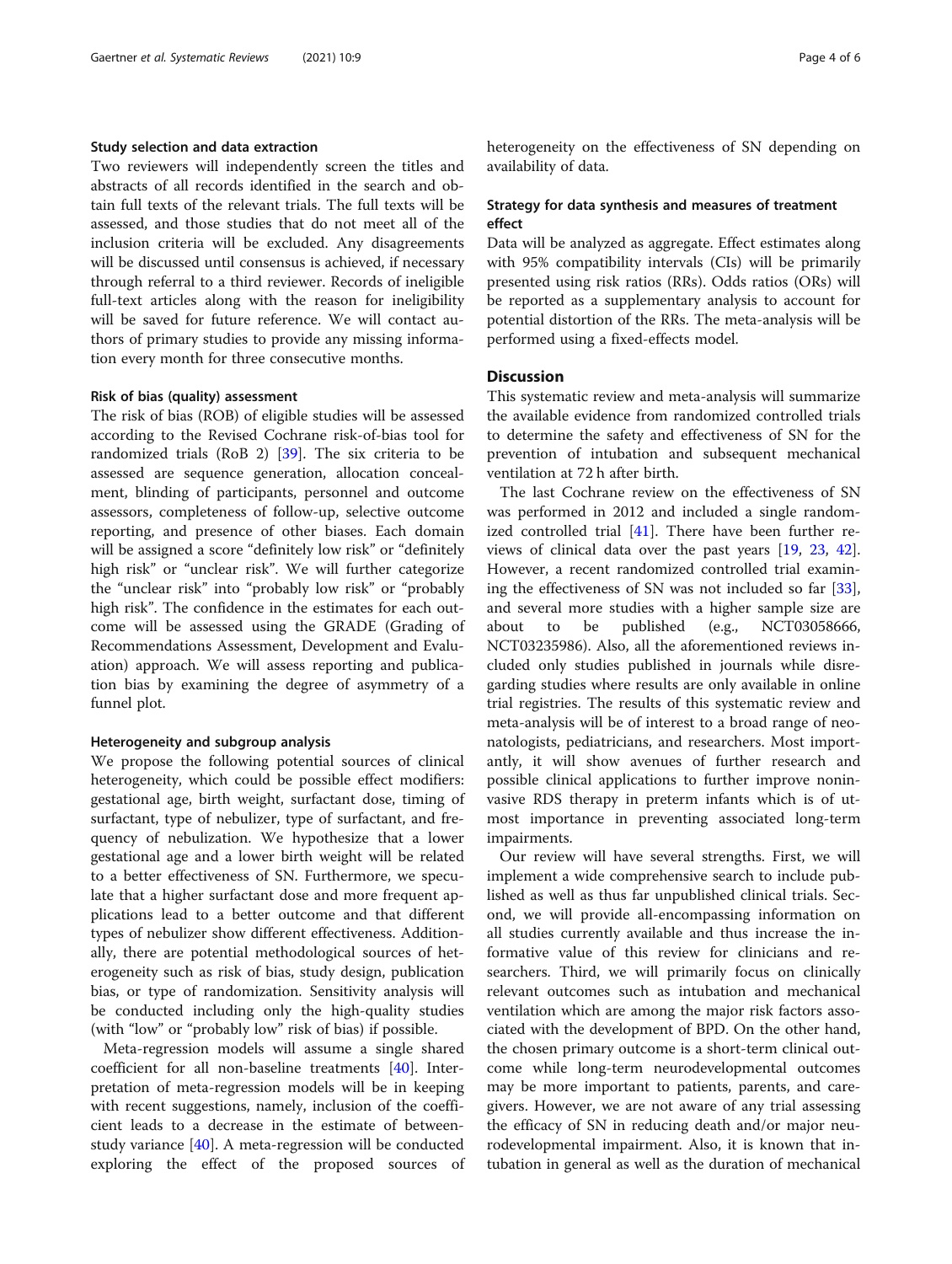<span id="page-4-0"></span>ventilation is associated with the development of BPD [[43\]](#page-5-0), while BPD itself is associated with a worse neurodevelopmental outcome [[44](#page-5-0)]. Thus, our approach may yield clinically relevant results which may provide the rationale and background information to conduct a larger trial focusing on long-term outcomes. Also, we included death and major neonatal morbidities as secondary outcomes to assess whether the smaller trials that have been conducted to date may show a combined impact on any of the longer-term outcomes.

We anticipate some challenges while undertaking such a review. Over the last years, many new devices for surfactant nebulization have been conceived and built in order to increase the amount of surfactant reaching the lower airways, thereby aiming to improve clinical efficacy [\[45](#page-5-0)–[47\]](#page-5-0). Thus, we anticipate some degree of clinical heterogeneity as we are considering different devices but also different timepoints of application and a wide range of gestational ages.

To summarize, we hope that this review will provide information about surfactant nebulization with a high level of evidence, illustrating the current knowledge and hopefully revealing potential novel avenues for researchers and clinicians alike. The findings of this review may lead to the design of adequately powered trials assessing longer-term outcomes and ultimately to an improved medical care of this vulnerable population.

#### Supplementary Information

The online version contains supplementary material available at [https://doi.](https://doi.org/10.1186/s13643-020-01573-6) [org/10.1186/s13643-020-01573-6.](https://doi.org/10.1186/s13643-020-01573-6)

Additional file 1. PRISMA-P 2015 Checklist.

#### Abbreviations

BPD: Bronchopulmonary dysplasia; CPAP: Continuous positive airway pressure; GRADE: Grading of Recommendations Assessment, Development, and Evaluation; MIST: Minimally invasive surfactant therapy; PRISMA-P: Preferred Reporting Items for Systematic Reviews and Meta-Analyses Protocols; RCT: Randomized controlled trial; RDS: Respiratory distress syndrome; ROB: Risk of bias; SN: Surfactant nebulization

#### Acknowledgements

Not applicable

#### Authors' contributions

VDG wrote the first draft of the manuscript. CMR and DB supervised the project. All authors read and approved the final manuscript. VDG is the guarantor of the review.

#### Funding

There is no external funding for this review. Only the authors had any influence on developing the protocol and on writing the manuscript.

#### Availability of data and materials

The datasets used and/or analyzed during the current study are available from the corresponding author on reasonable request.

#### Ethics approval and consent to participate

Not applicable

#### Consent for publication

Not applicable

#### Competing interests

The authors declare that they have no competing interests.

#### Received: 2 April 2020 Accepted: 26 December 2020 Published online: 06 January 2021

#### References

- 1. Sweet DG, Carnielli V, Greisen G, Hallman M, Ozek E, Plavka R, et al. European consensus guidelines on the management of neonatal respiratory distress syndrome in preterm infants--2013 update. Neonatology. 2013; 103(4):353–68.
- 2. EuroNeoStat. Annual report for very low gestational age infants 2010. Barakaldo, Spain: The ENS Project; 2010.
- 3. Joshi S, Kotecha S. Lung growth and development. Early Hum Dev. 2007; 83(12):789–94.
- 4. Smith LJ, McKay KO, van Asperen PP, Selvadurai H, Fitzgerald DA. Normal development of the lung and premature birth. Paediatr Respir Rev. 2010; 11(3):135–42.
- 5. Sweet DG, Carnielli V, Greisen G, Hallman M, Ozek E, Plavka R, et al. European consensus guidelines on the management of respiratory distress syndrome - 2016 Update. Neonatology. 2017;111(2):107–25.
- 6. Polin RA, Carlo WA, Committee on Fetus and Newborn, American Academy of Pediatrics. Surfactant replacement therapy for preterm and term neonates with respiratory distress. Pediatrics. 2014;133(1):156–63.
- 7. SUPPORT Study Group of the Eunice Kennedy Shriver NICHD Neonatal Research Network SSG of the EKSNNR, Finer NN, Carlo WA, Walsh MC, Rich W, Gantz MG, et al. Early CPAP versus surfactant in extremely preterm infants. N Engl J Med. 2010;362(21):1970–9.
- 8. Morley CJ, Davis PG, Doyle LW, Brion LP, Hascoet J-M, Carlin JB, et al. Nasal CPAP or intubation at birth for very preterm infants. N Engl J Med. 2008; 358(7):700–8.
- 9. Dunn MS, Kaempf J, de Klerk A, de Klerk R, Reilly M, Howard D, et al. Randomized trial comparing 3 approaches to the initial respiratory management of preterm neonates. Pediatrics. 2011;128(5):e1069–76.
- 10. Niemarkt HJ, Hütten MC, Kramer BW. Surfactant for respiratory distress syndrome: new ideas on a familiar drug with innovative applications. Neonatology. 2017;111(4):408–14.
- 11. Blennow M, Bohlin K. Surfactant and noninvasive ventilation. Neonatology. 2015;107(4):330–6.
- 12. Kanmaz HG, Erdeve O, Canpolat FE, Mutlu B, Dilmen U. Surfactant administration via thin catheter during spontaneous breathing: randomized controlled trial. Pediatrics. 2013;131(2):e502–9.
- 13. Isayama T, Iwami H, McDonald S, Beyene J. Association of noninvasive ventilation strategies with mortality and bronchopulmonary dysplasia among preterm infants. JAMA. 2016;316(6):611.
- 14. Göpel W, Kribs A, Härtel C, Avenarius S, Teig N, Groneck P, et al. Less invasive surfactant administration is associated with improved pulmonary outcomes in spontaneously breathing preterm infants. Acta Paediatr. 2015; 104(3):241–6.
- 15. Dijk PH, Heikamp A, Bambang Oetomo S. Surfactant nebulisation prevents the adverse effects of surfactant therapy on blood pressure and cerebral blood flow in rabbits with severe respiratory failure. Intensive Care Med. 1997;23(10):1077–81.
- 16. Klebermass-Schrehof K, Wald M, Schwindt J, Grill A, Prusa A-R, Haiden N, et al. Less invasive surfactant administration in extremely preterm infants: impact on mortality and morbidity. Neonatology. 2013;103(4):252–8.
- 17. Helwich E, Rutkowska M, Bokiniec R, Gulczyńska E, Hożejowski R. Intraventricular hemorrhage in premature infants with Respiratory Distress Syndrometreated with surfactant: incidence and risk factors in the prospective cohort study. Dev Period Med. 2017;21(4):328–35.
- 18. Nayeri FS, Esmaeilnia Shirvani T, Aminnezhad M, Amini E, Dalili H, Moghimpour Bijani F. Comparison of INSURE method with conventional mechanical ventilation after surfactant administration in preterm infants with respiratory distress syndrome: therapeutic challenge. Acta Med Iran. 2014;52(8):596–600.
- 19. Pillow JJ, Minocchieri S. Innovation in surfactant therapy II: surfactant administration by aerosolization. Neonatology. 2012;101(4):337–44.